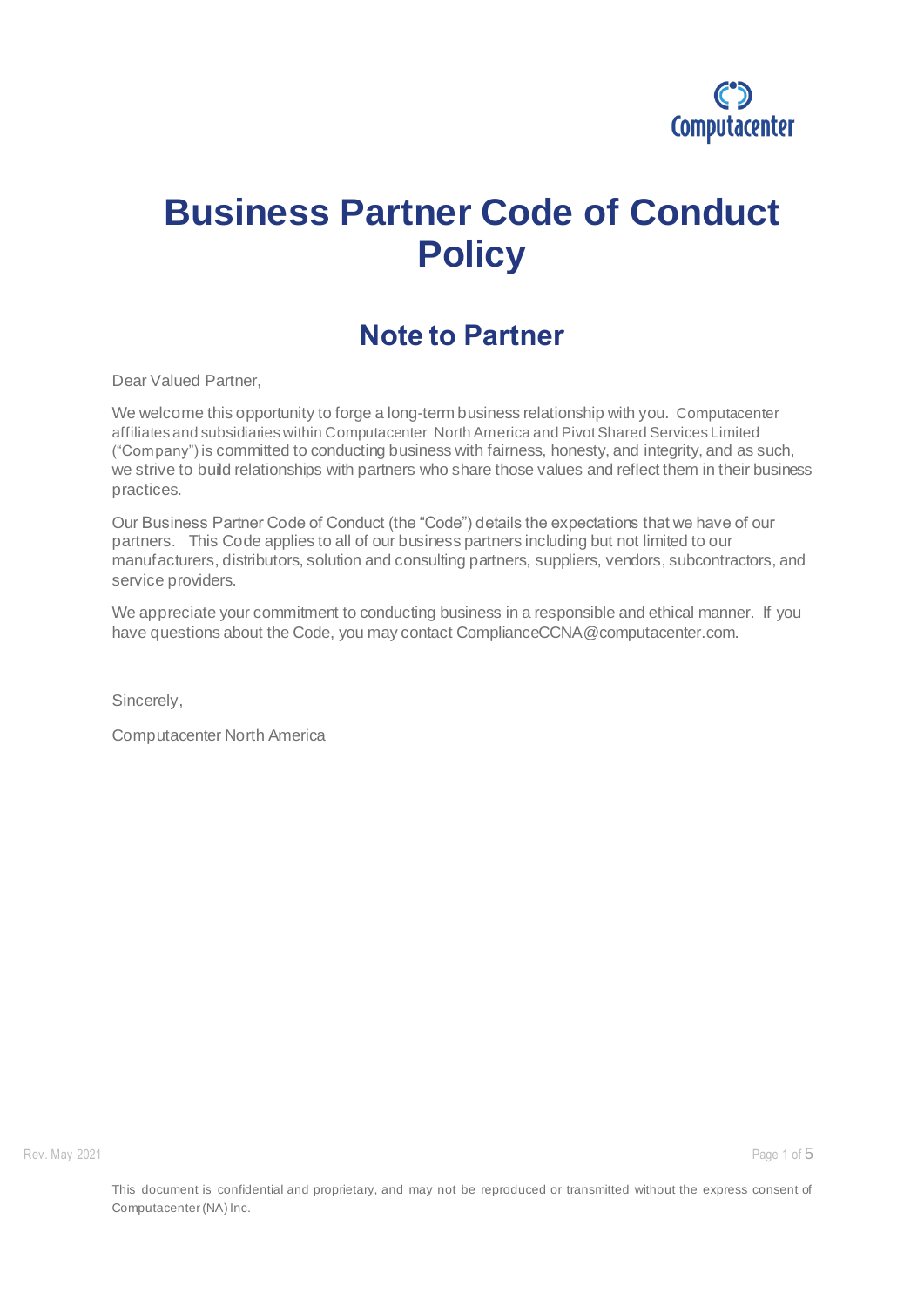

## **1 Purpose and Scope**

This Business Partner Code of Conduct outlines the expectations that we have of our partners as it relates to their business practices, including their ethics and integrity program, health and safety, human rights policies, among other things.

## **1.1 Anti-Corruption and Anti-Bribery**

We are committed to conducting business free from bribery, extortion, and all unlawful, unethical, or fraudulent activity. Business partners must not offer, give, promise, authorize, or receive any bribe, loan, or inappropriate gift, reward, or advantage to any person, including any government official, customer, Company employee, or supplier to improperly obtain business or improperly influence any action or decision. Business partners must comply with all applicable domestic and international antibribery and anti-corruption laws and regulations, including but not limited to the U.S. Foreign Corrupt Practices Act and the UK Bribery Act of 2010.

## **1.2 Conflicts of Interest**

Business partners must avoid any situation that may involve a conflict or the appearance of a conflict between their personal interests and the interests of the Company. Business partners must not offer or provide inappropriate gifts or excessive hospitality or entertainment to any Company employee, client, or their families to improperly obtain or retain business or to influence a decision. Business partners are required to avoid relationships with Company employees where such employee holds a significant economic interest in the business partner. If a conflict cannot be avoided, the business partner must disclose this to the Company.

# **1.3 Insider Trading**

Business partners must ensure that any non-public information obtained as a result of a relationship with the Company is not used for the personal benefit of the business partner, their employees or other persons.

# **1.4 Intellectual Property**

Business partners may only use the Company's intellectual property, such as trade secret information, copyrights, patents and trademarks, in a manner permitted under their contract with the Company. Business partners may not misappropriate or infringe the intellectual property rights of others and must notify us if they become aware of any unauthorized use of our brands, trademarks or logos by a third party.

# **1.5 Confidentiality**

Business partners must not misuse any trade secrets, proprietary or confidential information of the Company or of others for their own purposes or disclose such information to unauthorized third parties. Such information must only be used for the business of the Company. Business partners must report all data breaches or suspected data breaches affecting the Company's confidential

Rev. May 2021 **Page 2 of 5**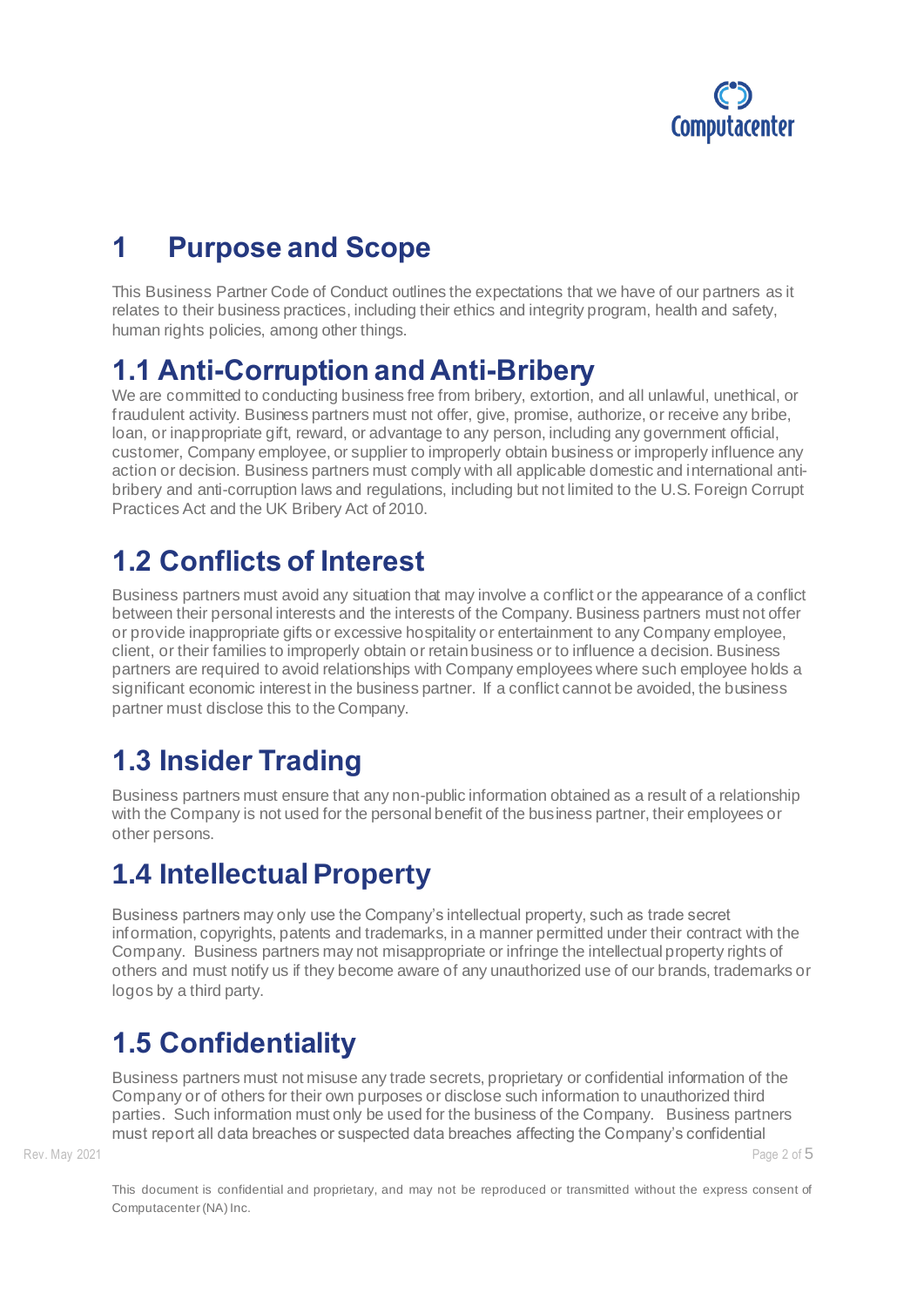

information immediately. Business partners must comply with applicable privacy and data protection laws, including implementing appropriate safeguards and technical controls.

## **1.6 Trade Controls and Antitrust**

Business partners must strictly comply with all applicable trade laws, including laws that control the import and export of products and information. Business partners must adhere to the laws that restrict dealings with entities and individuals located in countries subject to trade embargoes or economic sanctions. In addition, all business partners must comply with antitrust laws, and compete fairly in every jurisdiction in which they conduct business. Business partners must not propose or enter into any agreement with a competitor to fix prices, margins, terms and conditions or agree to divide up any markets or customers. Business partners are prohibited from proposing or entering into any agreement or understanding which restricts resale pricing.

## **1.7 Honest and Accurate Dealings**

Business partners must not make any false representations in connection with any Company transaction including oral misrepresentations of fact or the promotion or utilization of false documentation such as non-genuine customer purchase orders, fraudulent or forged contracts, forged letters of destruction or any other false or inaccurate records.

## **2 Labor Standards**

Business partners are expected to treat their employees fairly in accordance with applicable laws and regulations regarding labor and employment and to pursue the following principles:

#### **2.1 Child Labor, Human Trafficking, and Modern Slavery**

Business partners are prohibited from engaging in or supporting the use of slavery, compulsory labor, or child labor including human trafficking; Employment with business partners should be an expression of free choice. Business partners should adopt procedures to verify and maintain documentation that no workers are younger than the local legal age for employment. Business partners must follow all applicable local laws, regulations and standards concerning working hours and conditions for all workers.

## **2.2 Lawful Employment**

Business partners must, prior to employing any worker, validate and review all relevant documentation to ensure that such worker has the legal right to work in that jurisdiction.

Rev. May 2021 **Page 3 of 5**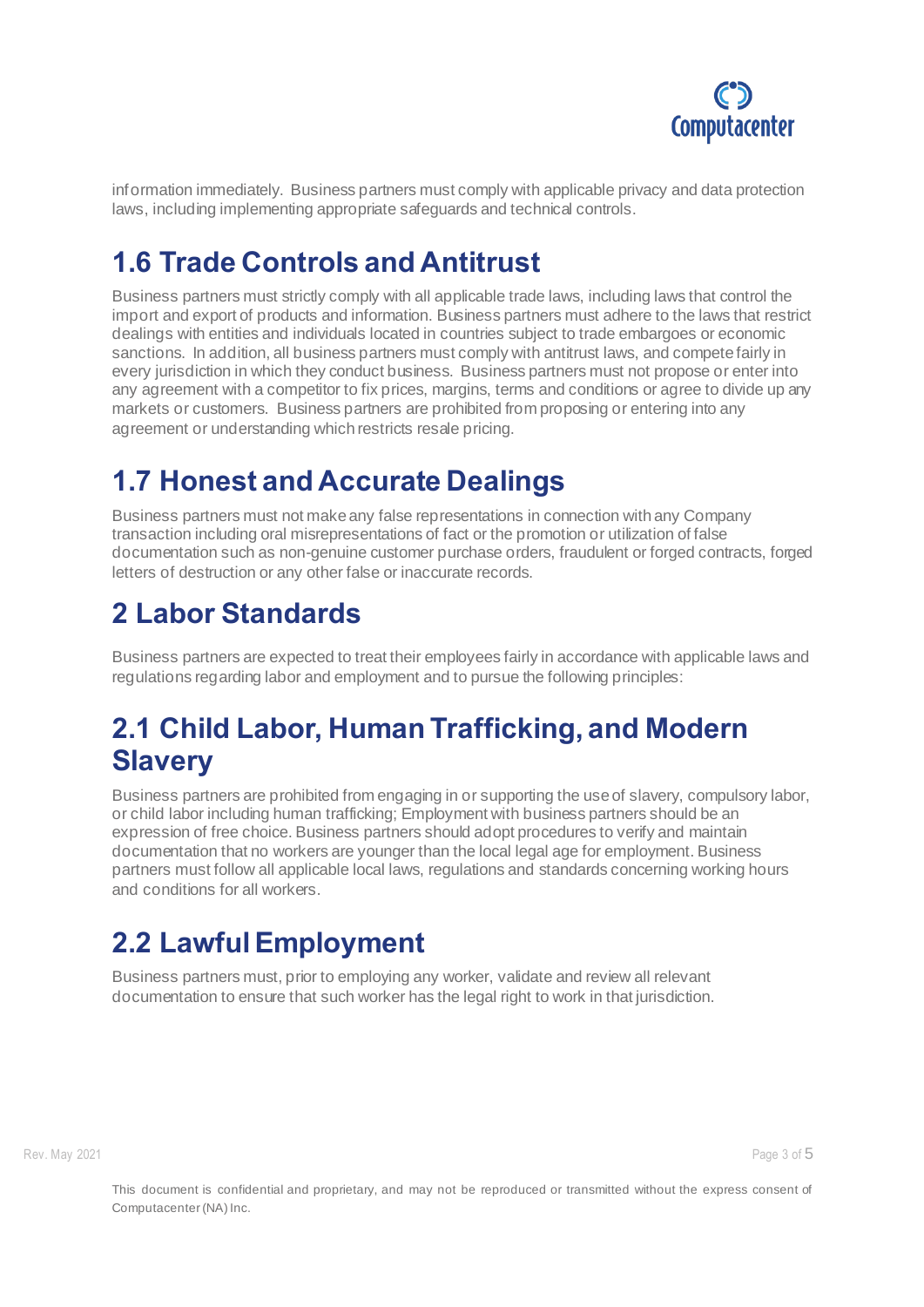

#### **2.3 Equal Opportunity, Discrimination, and Harassment**

Business partners must not discriminate on the basis of race, color, gender, transgender, gender identity or expression, sexual orientation, age, religion, physical or mental , ancestry, disability, marital status, status as a parent, veteran status, national origin, citizenship, genetic information, political affiliation, religion, or cultural, religious or personal beliefs, or any other basis that has the effect of interfering with an individual's work performance or creating an intimidating, harassing, hostile or offensive working environment.

#### **2.4 Fair Labor and Freedom of Association**

Business partners must support freedom of association and respect the legal rights of employees to join or to refrain from joining worker organizations, including trade unions.

## **2.5 Safe Conditions and Working Hours**

Business partners must provide a safe and hygienic working environment for workers and fully comply with applicable safety and health laws, including providing appropriate personal protective equipment ("PPE"), regular safety training, and policies and procedures. Also, working hours must comply with applicable laws.

## **2.6 Wage and Benefits**

Business partners must provide wages, benefits and overtime pay that comply with all local wage and hour laws and regulations including those relating to minimum wages, overtime hours, piece rates and other elements of compensation, and provide legally mandated benefits.

#### **2.7 Substance Abuse**

Business partners are prohibited from being impaired by alcohol or illegal or illicit substances while on Company premises or conducting Company business.

## **3 Environmental Standards**

The Company is committed to respecting the environment and conserving resources. Business partners must comply with applicable laws and regulations relating to the impact of their business on the environment, which includes applicable international or local laws affecting the sourcing of materials and manufacturing processes.

# **3.1 Waste Management**

Business partners should take steps to ensure that waste is minimized and items recycled whenever practicable and to avoid undue and unnecessary use of materials whenever appropriate.

Rev. May 2021 **Page 4 of 5**